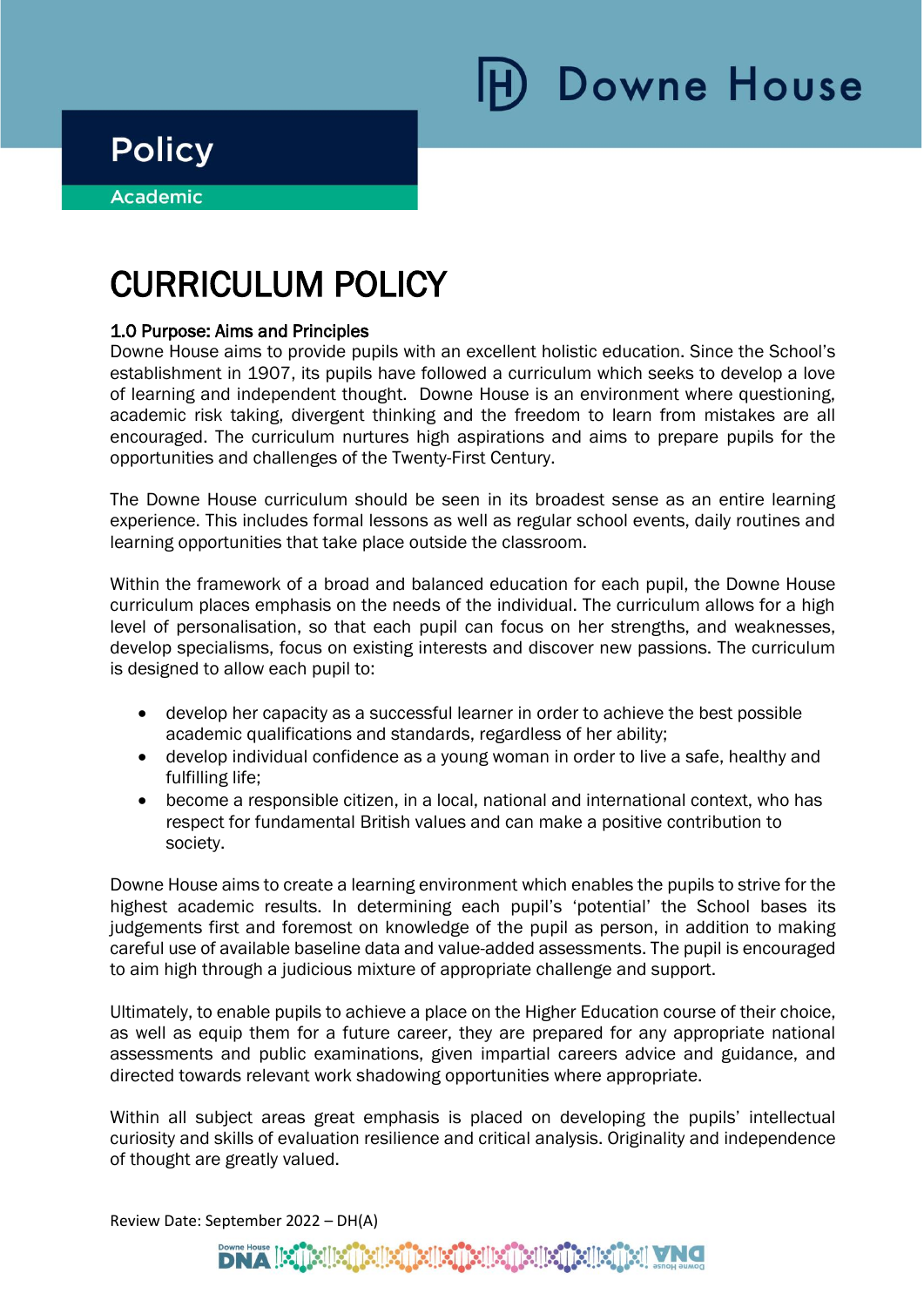#### 2.0 Procedure

2.1 A broad and balanced education for every pupil is provided as follows:

- language and communication;
- mathematical studies and applications:
- scientific studies and applications;
- human social, political, economic and environmental studies;
- information communication technology studies and applications;
- digital literacy;
- technological activities and applications;
- creative and aesthetic activities and applications;
- physical education; and
- religious and moral education.

The Downe House publications: *Upper Fourth Choices GCSE Subjects and Options and the Sixth Form Options Booklet* provide a detailed summary of the nature and scope of the School's courses.

The School also recognises and encourages cross-curricular developments which reflect the interdisciplinary nature of many areas of study.

#### 2.2 Downe House aims to develop successful learners who:

- are inducted into the essential knowledge, skills and discourse of subject disciplines and are able to develop specialisms appropriate to aptitude;
- can appreciate human achievement in the fields of languages, mathematics, science, technology, humanities, physical and aesthetic pursuits and creative and expressive arts, and to experience a sense of personal achievement in these fields during their time at school;
- are able to link areas of knowledge in a spirit of enquiry;
- are able to pursue courses appropriate for their stage of learning and particular abilities in order to achieve their personal best, in lessons which differentiate for student need;
- are able to learn independently and with others;
- can acquire the study skills and self-knowledge necessary to realise their learning potential, and are motivated to achieve the best they can, now and in the future;
- are creative, resourceful and able to solve problems.

2.3 Downe House aims to develop confidence in each pupil by:

- placing emphasis on courage and compassion when dealing with, and relating to, others;
- encouraging positive and resilient responses to the opportunities, challenges and responsibilities of adult life;
- encouraging the development of an active and healthy lifestyle and a sense of wellbeing
- developing the capacity to evaluate risk, take managed risks and stay safe;
- developing secure values and principles to distinguish right from wrong;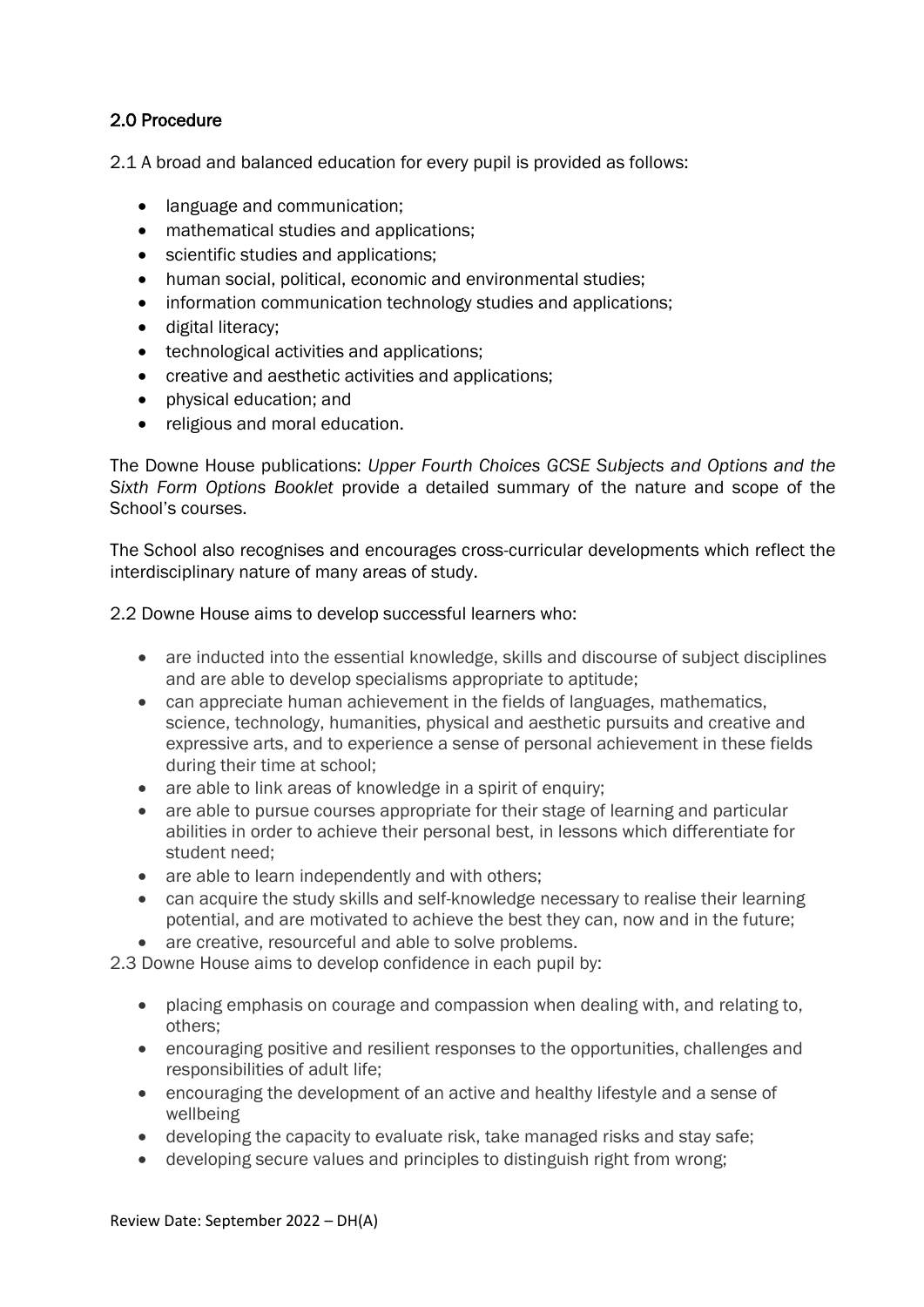- providing opportunities to be articulate and confident participants in local, national and international communities
- providing opportunities for pupils to be independent, show initiative and organise themselves;
- encouraging pupils to embrace new challenges in order to highlight the inspiring nature of the world and human achievement.

2.4 Downe House aims to develop responsible citizens who:

- respect fundamental British values and understand their significance in a local, national and international context;
- can participate as effective, respectful citizens within a global society;
- acquire an understanding of the social, economic and political issues of the world and the interdependence of individuals, groups and nations;
- can challenge injustice, are committed to universal human rights, and can strive to live peaceably with others;
- understand the complex human interaction with, and dependence upon, the local, national and global environment, and develop a caring and responsible attitude towards these contexts;

#### 3.0 Curriculum Delivery

The Downe House curriculum should be seen in its widest sense as an entire planned learning experience for each pupil. This includes formal lessons and events, daily routines and learning opportunities that exist outside the classroom. Although the majority of pupils' formal learning experiences take place in subject based lessons, the curriculum also includes all activities that take place "outside" the framework of the timetabled day/week. These include, but are not limited to, evening activities and lectures, whole school and year assemblies, House activities, opportunities for leadership within the school community, School Council and Chapel services. Aspects of the curriculum are sometimes delivered via "suspension" models where conventional lessons are suspended in favour of "thematic days" for particular year groups. Additionally, all departments take into account the crosscurricular dimensions below and incorporate them into their subjects and skills delivery.

3.1 Literacy across the curriculum: We aim for all pupils to become literate and articulate communicators. In all subjects, pupils should be taught to express themselves correctly and appropriately on paper and orally, and to read accurately and with understanding. Pupils should be taught to recognise and use Standard English. In writing, they should be taught to use correct spelling and punctuation and follow grammatical conventions. They should also be taught to organise their writing in logical and coherent forms. In speaking, pupils should be taught to use language precisely and cogently. They should be taught to listen to others, and to respond and build on their ideas and views constructively. In reading, they should be taught strategies to help them read with understanding, to locate and use information, to follow a process or argument and summarise, and to synthesise and adapt what they learn from their reading. They should be specifically taught strategies to aid revision, including how to retain information long term for depth of understanding.

3.2 Numeracy across the curriculum: Similarly, all subjects are responsible, where appropriate, for developing pupils' numeracy when opportunities arise during the course of the lesson. This can be done through asking students to use mental mathematics, basic mathematical formulae, tables and graphs to present data, and estimates and calculations.

3.3 Use of ICT across the curriculum: In addition to the Key Stage 3 Computing lessons, pupils in all Key Stages should be given opportunities to apply and develop their ICT

Review Date: September 2022 – DH(A)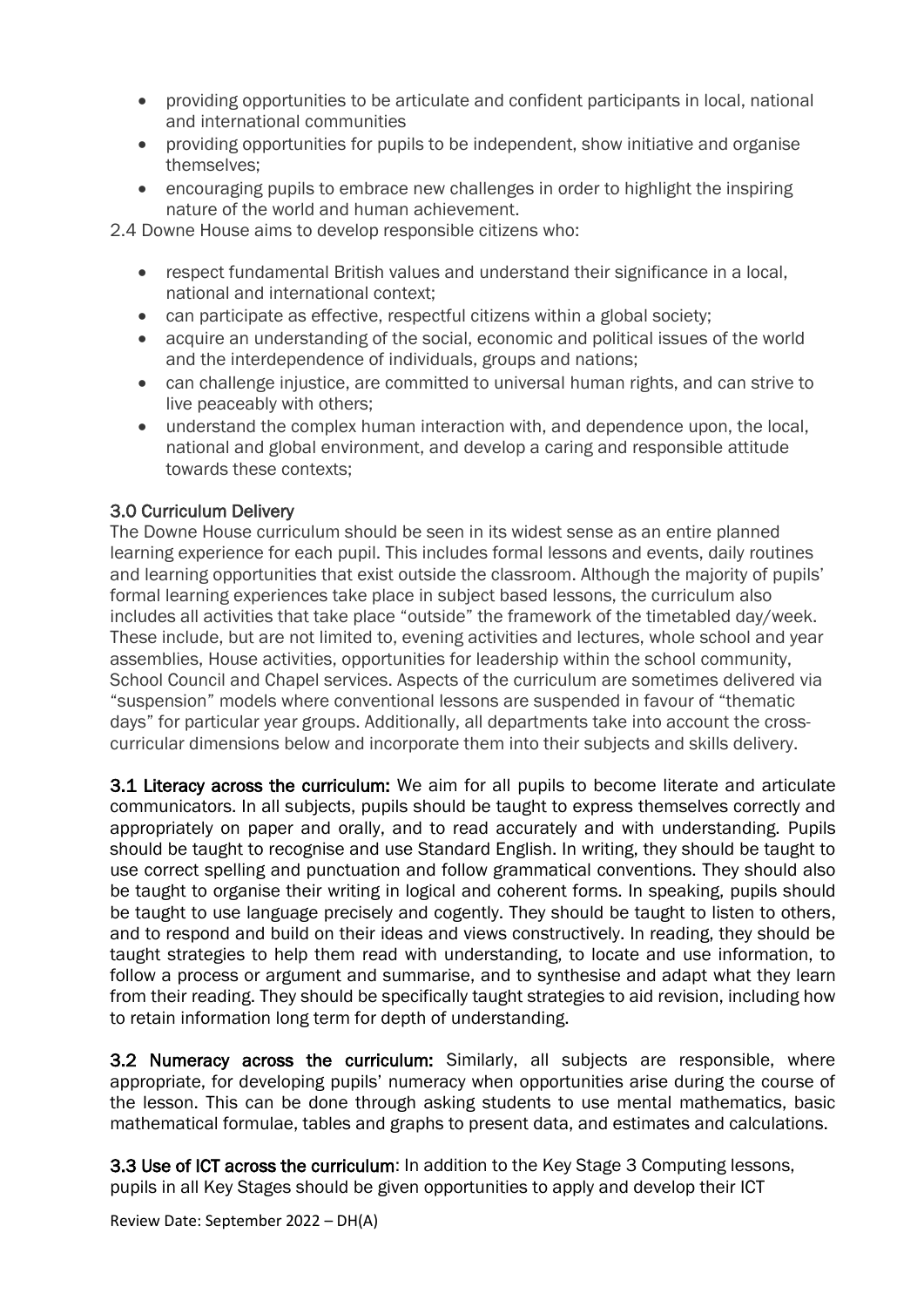capability through the use of ICT tools to support their learning in all subjects. All pupils use their own computers (Microsoft Surface devices) and the Microsoft Office 365 software platform. The wireless campus at Downe House means all pupils have the freedom to use technology in a variety of contexts on a daily basis. Safe use of ICT is an integral part of the curriculum and all pupils are taught to use ICT safely in terms of social media and the use of the Internet. This is deployed, for example, via the use of the iDEA (Inspiring Digital Enterprise Awards) programme in Key Stages 4 and 5. Safe use of the internet is also a feature of the Key Stage 3 Computing curriculum. Students also experience a range of talks and workshops, as appropriate, regarding aspects of internet and social media safety.

3.4 The "Prevent Duty" across the curriculum: Downe House recognises the importance of placing emphasis on fundamental British values in the curriculum. These values reflect the ethos of the school and all members of the community have a role to play in delivering the values of democracy, the rule of law, individual liberty, mutual respect and tolerance of those with different views, faiths and beliefs. All subject areas, and all non-teaching staff, are responsible for promoting these values when opportunities arise.

3.5 Health and Safety across the curriculum: All subjects have a duty to ensure appropriate compliance with Health and Safety guidelines. In addition to this duty, specific responsibilities lie with Science, Design and Technology, Drama, Information and Communication Technology, Art and Design, and Physical Education. When working with tools, equipment and materials, in practical activities and in different environments, including those that are unfamiliar, pupils should be taught:

- about hazards, risks and risk control.
- to recognise hazards, assess consequent risks and take steps to control the risks to themselves and others.
- to use information to assess the immediate and cumulative risks.
- to manage their environment to ensure the Health and Safety of themselves and others.
- to explain the steps they take to control risks.

Social, Moral, Spiritual and Cultural aspects of the curriculum are delivered via the content included in department schemes of work, through the programme of lectures and through other planned learning opportunities in the school.

3.6 Equality, Diversity and Inclusion across the curriculum: Downe House is committed to promoting a positive and diverse culture where all people are valued and supported to fulfil their potential irrespective of their age, disability, race, religion, belief, gender or sexual orientation. We recognise our obligations under the Equality Act 2010 and are committed to promoting the equality and diversity of all those we work with especially our employees, pupils, young people and visitors. We oppose all forms of unlawful and unfair discrimination, bullying and harassment and will make every effort to comply with the requirements of the Act and its subsequent provisions.

#### Careers Education and Guidance

This aspect of the curriculum offers impartial advice to all pupils and facilitates their ability to make informed choices in relation to a broad range of career options. The programme allows all pupils to achieve their potential. This is delivered via a range of lectures, talks, career specific workshops, the DH Links programme, the individual review meetings that take place between staff and pupils and careers lessons that form part of the PSHE programme.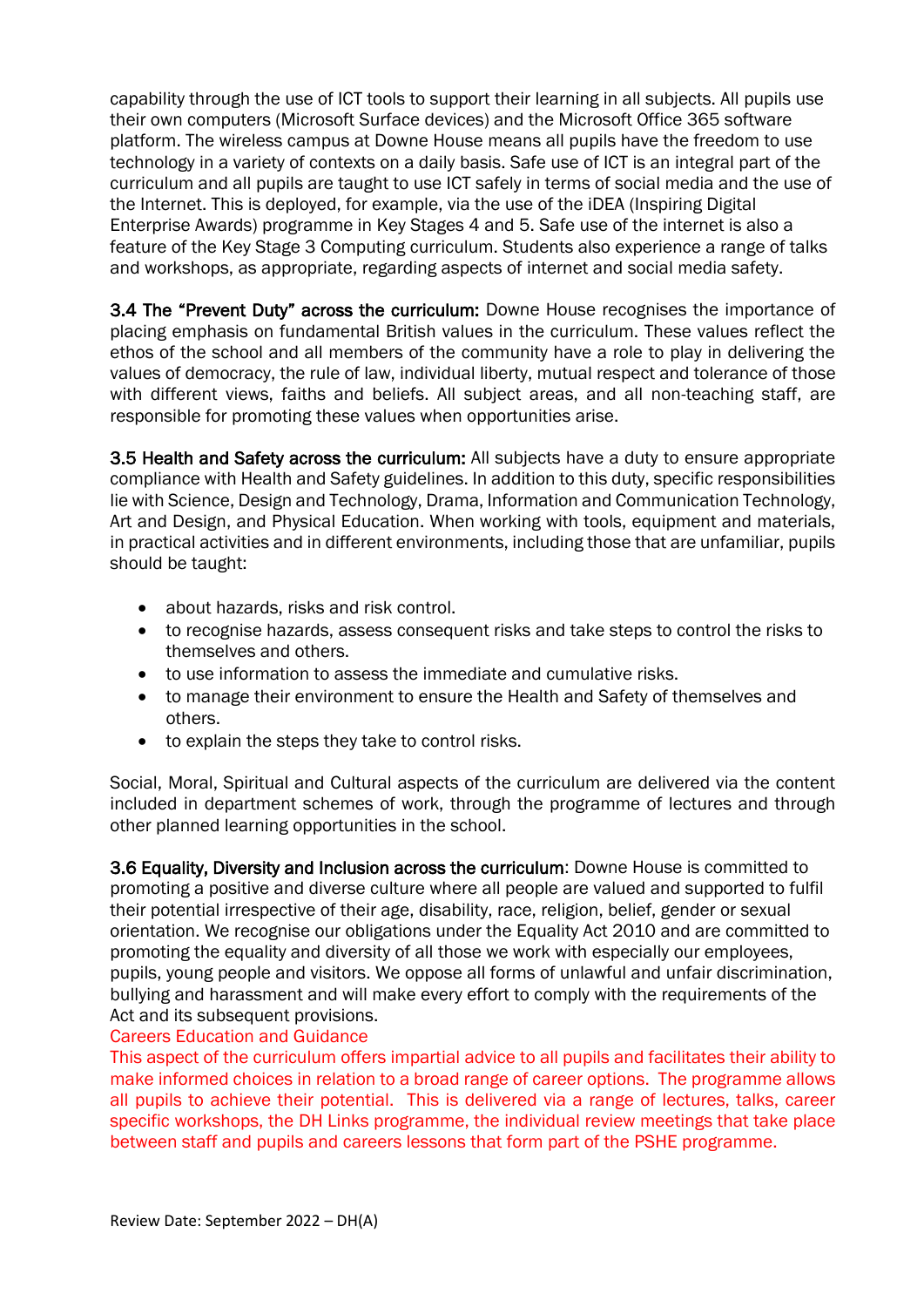At Key Stages 3 and 4 Downe House chooses to respond to the legal requirement in maintained schools to teach Religious Education and Relationships and Sex Education (RSE) and Heath Education. Pupils receive a weekly lesson RSE and Health Education in both Key Stages. This is known as "Learning for Life". At Key Stage 4 pupils may choose to pursue GCSE Religious Studies. Those who do not opt for this qualification receive one Religious Studies General lesson per week. All pupils attend assemblies (whole school and year group assemblies) and House meetings each week. School services also take place in the School Chapel at least once a week for each year group. RSE and Health Education is delivered at Key Stage 5 through a programme of compulsory lectures and the enrichment programme.

Computing (regulatory in maintained schools from 2014) is taught across various modules of the weekly lessons in Key Stage 3. It is an option as a GCSE at Key Stage 4.

#### 4.0 Curriculum Plan

Subjects and timetable allocations vary across the three Key Stages. The timetable is based on 57 lessons per week. All lessons are 35 minutes long, many are taught in "doubles" which last 1 hour 15 minutes. 5 minutes movement time is built into the school timetable in relation to single lessons. Please see the copy of the weekly timetable for an illustration of the timetable week.

4.1 Key Stage 3: all pupils follow a broad and balanced range of subjects and have curriculum time allocated to independent study (prep). All pupils are treated as individuals and their individual curriculum is tailored to their particular interests and aptitudes. Some pupils in Remove (Year 7) and LIV (Year 8), for example, will pursue additional languages such as Chinese, Spanish, German or Italian if they have particular linguistic skills and/or experiences. UIV pupils have the option of choosing the Modern Foreign Languages they wish to study during this year. They also have the option of choosing whether to discontinue with Latin or to begin studying Classical Greek. All UIV pupils study at least one modern or classical language. From September 2019 there will be choice in relation to creative subjects in UIV. Further details are found in the UIV options booklet. All subjects are taught in mixed ability groups apart from Mathematics, French, and Latin (LIV and UIV only).

4.2 Key Stage 4: all pupils follow a broad and balanced range of subjects and have curriculum time allocated to independent study (prep). The number of hours of private study is determined by the number of options chosen. A number of pupils will take GCSE Mathematics and/or French at the end of LV (Year 10). These pupils may continue to study French (taking the DELF qualification is an option that may be open to them). Many of those who have taken Mathematics early, study for a Level 2 Further Mathematics qualification in UV (Year 11). A minimum of two sciences must be studied at Key Stage 4. All pupils study a minimum compulsory core of GCSE's in Mathematics, English Language, English Literature, a modern foreign language, and humanities (History, Geography, and RS). At Key Stage 4 a range of languages is available i.e. French, Spanish, German, Russian, Japanese, Chinese and Italian. DT is available as Resistant Materials Technology and Art and Design:- Textiles is also available. All subjects are taught in mixed ability groups apart from English, Mathematics, the Sciences, French and Latin.

The following table illustrates the options and number of lessons from Remove (Year 7) to UV (Year 11).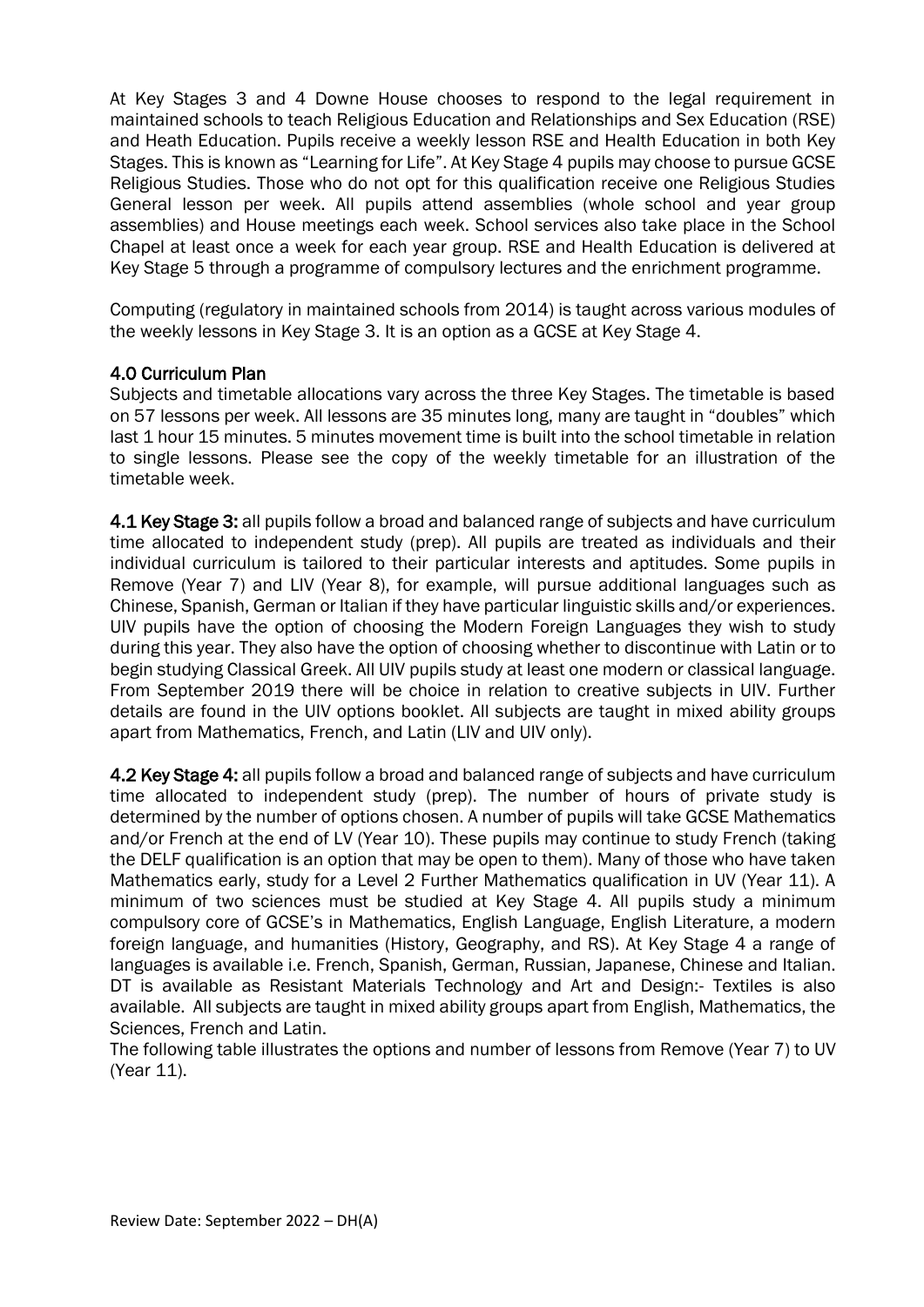|                        | Remove (7)     | LIV(8)         | UIV(9)         | LV(10)         | UV (11)        |
|------------------------|----------------|----------------|----------------|----------------|----------------|
| English                | 5              | 5              | 5              | 6              | 6              |
| <b>Mathematics</b>     | 5              | 5              | 5              | 5              | 5              |
| <b>Biology</b>         | $\overline{2}$ | $\overline{2}$ | $\overline{2}$ | 4              | 4              |
| Chemistry              | $\overline{2}$ | $\overline{2}$ | $\overline{2}$ | 4              | 4              |
| Physics                | $\overline{2}$ | $\overline{2}$ | $\overline{2}$ | 4              | 4              |
| French                 | 4              | 3              | 3              | 4              | $4/3*$         |
| Language 1             |                |                | 4              | 4              | 4              |
| Language 2             |                |                | 3              | 4              | 4              |
| Latin                  | 3              | 3              | 3              | 4              | 4              |
| <b>Classical Greek</b> |                |                | 4              | 4              | 4              |
| <b>RS</b>              | $\overline{2}$ | $\overline{2}$ | $\overline{2}$ | 4              | 4              |
| <b>RS</b> General      |                |                |                | 1              | $\overline{1}$ |
| Geography              | $\overline{2}$ | $\overline{2}$ | $\overline{2}$ | 4              | 4              |
| History                | $\overline{2}$ | $\overline{2}$ | $\overline{2}$ | 4              | 4              |
| Lyceum Learning        | $\overline{1}$ | $\overline{1}$ | $\overline{1}$ |                |                |
| Art                    | $\overline{2}$ | $\overline{2}$ | $\overline{2}$ | 4              | 4              |
| DT                     | $\overline{3}$ | $\overline{3}$ | $\overline{2}$ | 4              | 4              |
| <b>Cookery General</b> |                |                |                | $\overline{2}$ | $\overline{2}$ |
| Computing              | $\overline{2}$ | $\overline{2}$ | $\overline{2}$ | 4              | 4              |
| Music                  | $\overline{1}$ | $\overline{1}$ | $\overline{2}$ | 4              | 4              |
| Drama                  | $\overline{1}$ | 1              | $\overline{2}$ | 4              | 4              |
| Sport                  | 8              | 6              | 6              | 4              | 4              |
| RSE/H <sup>**</sup>    | $\overline{1}$ | 1              | $\overline{1}$ | 1              | 1              |

\* Pupils who take GCSE French early and continue with DELF French/other enrichment courses do 3 lessons in the UV

\*\* Known as Learning for Life (LFL).

4.3 Key Stage 5: all pupils follow a broad and balanced range of subjects and have curriculum time allocated to independent study (prep). The number of hours of private study is determined by the number of options chosen. The majority of pupils study for three A Levels over two years. There is the option to study an AS Level in a range of subjects or to study for four A Levels. LVI (Year 12) pupils must follow the compulsory Higher Education and Research Skills (H.E.R.S.) for the first half term of LVI. This can lead to the option to take an EPQ. All subjects are taught in mixed ability groups, apart from Mathematics, and each subject has 8 lessons per week.

4.4 Curriculum extension and enrichment: Pupils in all year groups have a range of curriculum opportunities which underpin and extend the timetabled curriculum. This is seen as an integral part of the overall Downe House curriculum rather than an addition. The table below is not an exhaustive list of the wide range of opportunities available in this aspect of the curriculum, but it serves as a useful outline of some of the features of this part of the curriculum framework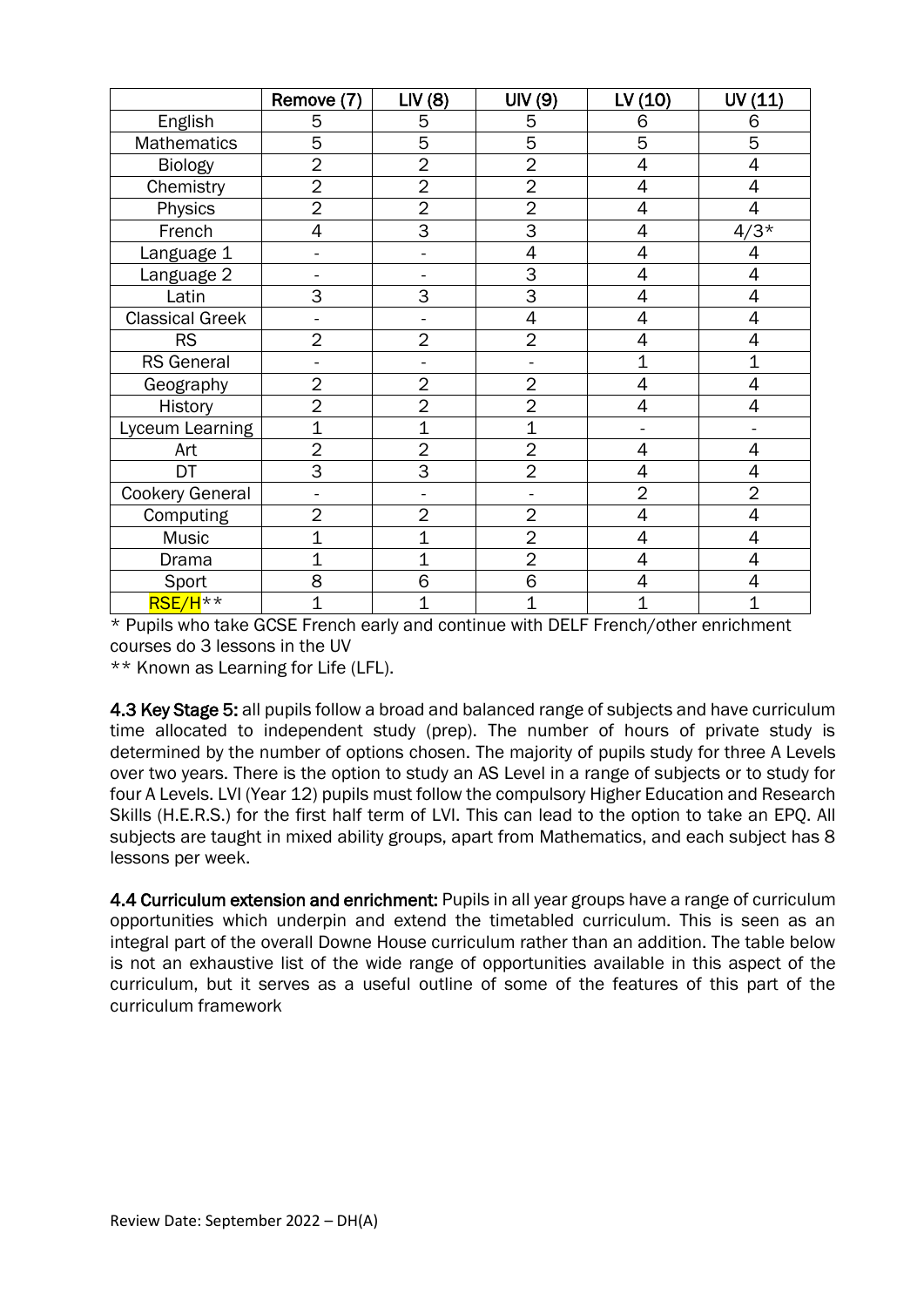| Year<br>Group    |                                                  |                                        |                                   |                                                                         |                                                           |                   |                                                                                             |                           |
|------------------|--------------------------------------------------|----------------------------------------|-----------------------------------|-------------------------------------------------------------------------|-----------------------------------------------------------|-------------------|---------------------------------------------------------------------------------------------|---------------------------|
| Remove<br>Year 7 | RSE/H<br>(through<br>lessons<br>and<br>lectures) | Private<br>reading                     | Lyceum<br>Learning                | <b>Study Skills</b><br>through the<br>Elevate<br>Education<br>programme | Involvement<br>in charity<br>work                         |                   | Safe use<br>of social<br>media,<br>the<br>Internet<br>and other<br>aspects of<br>ICT        |                           |
| LIV<br>Year 8    | RSE/H<br>(through<br>lessons<br>and<br>lectures) | Private<br>reading                     | Lyceum<br>Learning                | <b>Study Skills</b><br>through the<br>Elevate<br>Education<br>programme | Involvement<br>in charity<br>work                         |                   | Safe use<br>of social<br>media,<br>the<br>Internet<br>and other<br>aspects of<br><b>ICT</b> |                           |
| UIV<br>Year 9    | RSE/H<br>(through<br>lessons<br>and<br>lectures) | Private<br>reading                     | Lyceum<br>Learning                | <b>Study Skills</b><br>through the<br>Elevate<br>Education<br>programme | Involvement<br>in charity<br>work                         |                   | Safe use<br>of social<br>media,<br>the<br>Internet<br>and other<br>aspects of<br>ICT        |                           |
| LV<br>Year 10    | RSE/H<br>(through<br>lessons<br>and<br>lectures) | Private<br>reading                     | Involvement<br>in charity<br>work | <b>Study Skills</b><br>through the<br>Elevate<br>Education<br>programme | Bronze Dof E                                              | Work<br>Shadowing | Safe use<br>of social<br>media,<br>the<br>Internet<br>and other<br>aspects of<br>ICT        | The Elective<br>Programme |
| UV<br>Year 11    | RSE/H<br>(through<br>lessons<br>and<br>lectures) | Private<br>reading                     | Involvement<br>in charity<br>work | Study Skills<br>through the<br>Elevate<br>Education<br>programme        | Work<br>Shadowing                                         |                   | Safe use<br>of social<br>media,<br>the<br>Internet<br>and other<br>aspects of<br>ICT        | The Elective<br>Programme |
| LVI<br>Year 12   | RSE/H<br>(through<br>lectures)                   | H.E.R.S.<br>and<br>Extended<br>Project | Work<br>Shadowing                 | <b>Study Skills</b><br>through the<br>Elevate<br>Education<br>programme | Community<br>Service<br>Involvement<br>in charity<br>work | Gold<br>D of E    | Safe use<br>of social<br>media,<br>the<br>Internet<br>and other<br>aspects of<br><b>ICT</b> | The Elective<br>Programme |
| UVI<br>Year 13   | RSE/H<br>(through<br>lectures)                   | Extended<br>Project                    | Work<br>Shadowing                 | <b>Study Skills</b><br>through the<br>Elevate<br>Education<br>programme | Community<br>Service<br>Involvement<br>in charity<br>work |                   | Safe use<br>of social<br>media,<br>the<br>Internet<br>and other<br>aspects of<br>ICT        |                           |

#### 5.0 Implementation

Overall responsibility to the Headmistress for the delivery of the formal aims and objectives of the School Curriculum Policy lies with the Deputy Head (Academic). It is the duty of each Head of Department (Academic) or Subject Leader to lead and manage the delivery of these within the classroom. Details of all relevant Schemes of Work and relevant procedures are documented in *Departmental Handbooks*. It falls upon all members of staff within the School community, under the direction of the Headmistress and Leadership Team, to foster the skills, values and attitudes promoted by the School's curriculum.

Review Date: September 2022 – DH(A)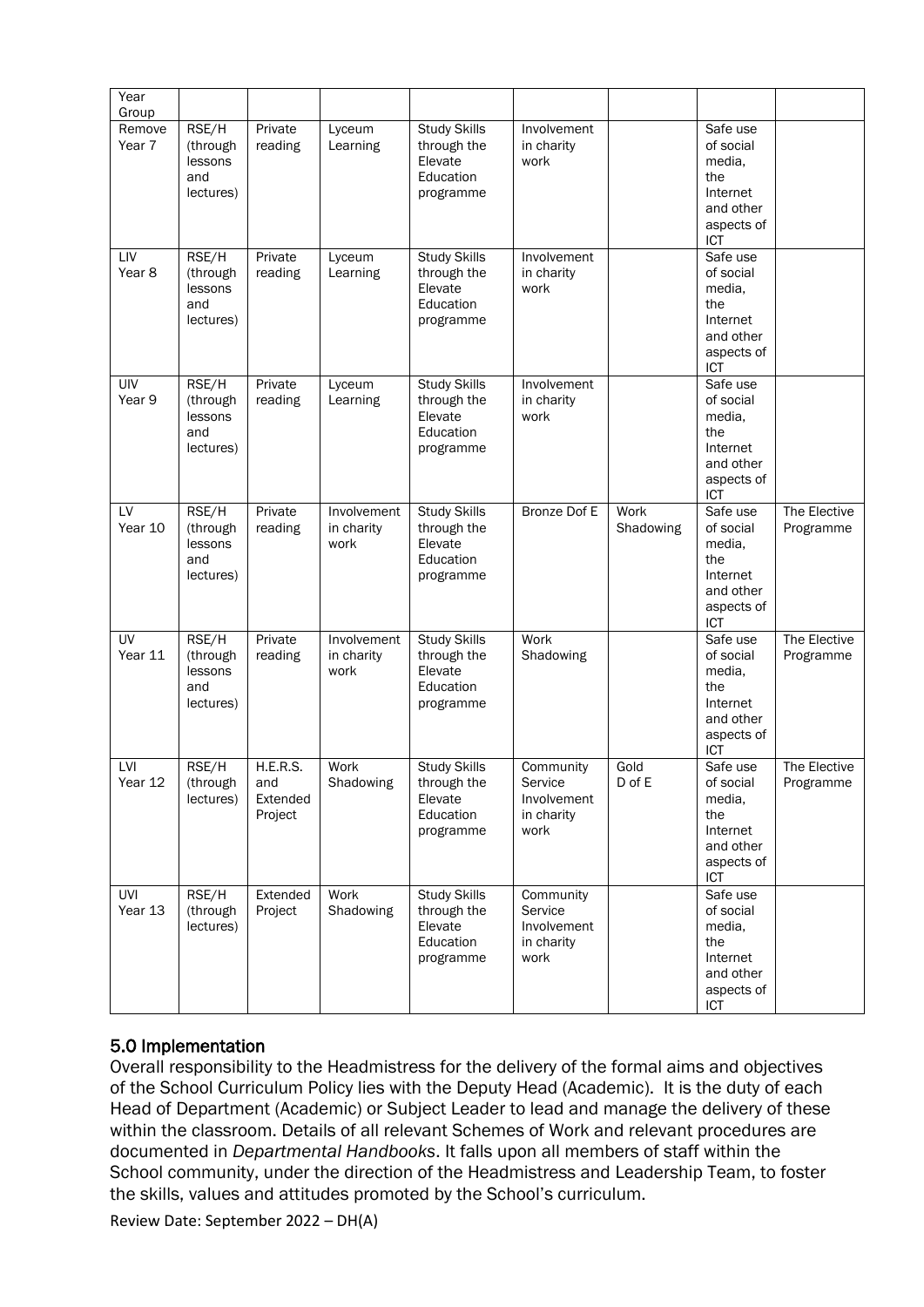#### 6.0 Other relevant documentation

In addition to the reference detailed above, the Curriculum Policy should be read in conjunction with *Downe House's Mission Statement* and the *School Development Plan*. The School's *Feedback Procedures and Guidelines, Assessment, Reporting, Differentiation, Learning Skills, Baseline Data and Value Added, Pastoral, PSHE and Extra-Curricular Policies, UIV, GCSE and Sixth Form Options Booklets* are also of particular relevance.

#### Review

The Curriculum Policy will be reviewed annually by the Deputy Head (Academic) with recommendations for approval made to the Headmistress.

| <b>Revision</b> | Date           | Description of changes                           | <b>Requested By</b> |
|-----------------|----------------|--------------------------------------------------|---------------------|
|                 | 02.01.15       | Reviewed                                         | Mark Hill           |
|                 | 10.11.15       | Reviewed                                         | Mark Hill           |
|                 | 28.09.16       | Amended                                          | Mark Hill           |
|                 | November 2016  | Reviewed - No Changes                            | Mark Hill           |
|                 | February 2017  | Amendment highlighted in red                     | Mark Hill           |
|                 | November 2017  | Reviewed - No Changes                            | Mark Hill           |
|                 | September 2018 | Amendment highlighted in yellow                  | Mark Hill           |
|                 | February 2019  | Amendments to: 1.0 2.1 2.3 4.1<br>and $4.2$      | Mark Hill           |
|                 | September 2019 | Reviewed                                         | Mark Hill           |
|                 | September 2020 | Amendment in yellow, paragraph 3.6<br>and titles | Mark Hill           |
|                 | September 2021 | 3.3 Use of ICT across the curriculum<br>updated  | Mark Hill           |

#### Revision History:

| <b>Review Leader:</b> | Deputy Head (Academic) |
|-----------------------|------------------------|
| Reviewed:             | September 2021         |
| Next Review:          | September 2022         |